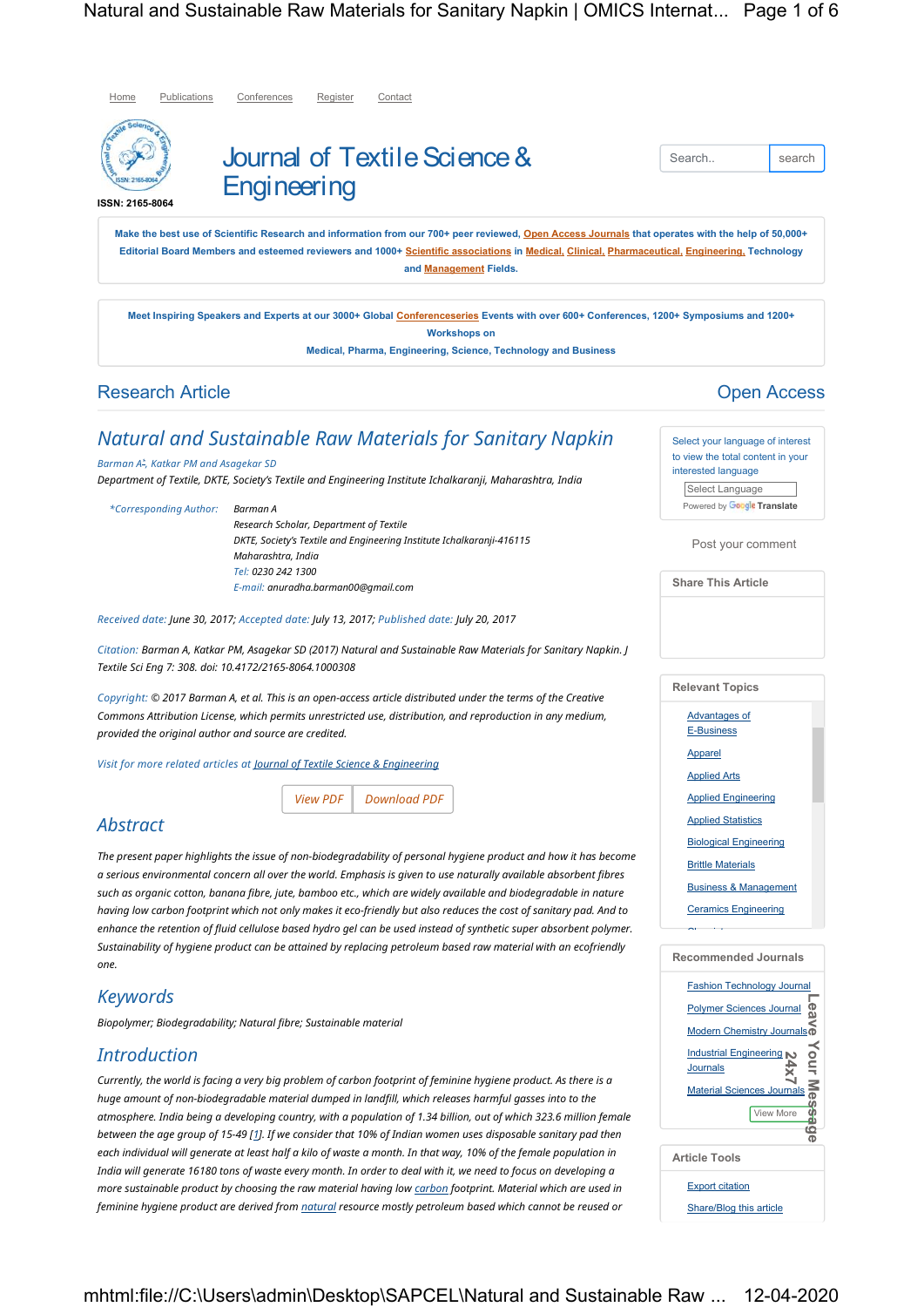*compost and at the same time over-exploitation of these resources have to be stopped otherwise nothing will be left for our future generation. We have to find an alternative raw material that is sustainable in nature, without compromising on the functional requirement of the product [2].*

*Conventional structure and material used in sanitary napkin*

*In order to classify the raw material for sanitary pad, first we have to understand the basic mechanism how a sanitary pad works, what are their requirements and accordingly we have to select the same. Sanitary pad comprises of multilayered structure in which each layer have specific function to perform. It consists of three main layers the top sheet, absorbent core and barrier sheet (Figure 1).*

*Figure 1: Conventional structure and material used in sanitary napkin.*

*a) Top sheet: It is designed to transfer fluid quickly from the top sheet to secondary layers. The top sheet contains thermoplastic fibers to prevent capillary collapse of this layer, and small amount of hydrophilic absorbent fibre to allow fluid to absorb. Commercially available top sheet are made up of polypropylene fibre [3].*

*b) Absorbent core: It is interposed between top sheet and barrier layer main function is to absorb and retain the fluid. Moreover, to have comfort, absorbent core need to be thin, soft and pliable. The core was made up of wood pulp traditionally but there is constant effort to replace it by air laid wood pulp and SAP to improve its absorption efficiency. SAP turns the absorbed liquid into a jelly-like state so that it would not retract back [4,5].*

*c) Barrier sheet: It seals the fluid from staining or leakages. It is a breathable but fluid impermeable film made up of polyethylene [6].*

*Few components of sanitary pad will disintegrate and be attacked by the bacteria in a public or private sewage disposal system but polyethylene or polymeric films used as a barrier sheet remain intact as this polymer are inert and are not broken down by bacteria and thus pollutes the environment.*

### *Alternative sustainable raw material to disposable hygiene product*

*The following raw materials can be used to replace existing material used in sanitary pads.*

*Raw material for top sheet: Organic cotton as top sheet is one the commonly advised raw material for sanitary napkin because of its non-irritant, skin friendly and superior liquid retention properties. It is soft and breathable which gives comfort and dryness. Cotton wicks away moisture and keeps skin dry and its pH compatibility makes it skin friendly [7,8]. Organic cotton are cultivated from non-treated Genetically Modified (GMO) seed and is grown using method and materials having low impact on environment that is without any use of synthetic agricultural chemical such as fertilizer and pesticides. The crop needs to be certified by a certifying body or the USDA. As cotton fibre comes directly from nature, it degrade when disposed [9].*

*Recently Lenzing have come up with a new fibre called TENCEL®Biosoft which is a lyocell fibre, fully biodegradable and hydrophobic in nature with extra softness that makes it an excellent choice to be used as top sheet. Tencel is incredibly comfortable because of its even surface and has excellent moisture transfusion through capillary action and wicking [10]. It has a distinctive fibril configuration; fibrils are like fine hair like structure. The submicroscopic channel between the individual fibrils control absorption and liberate moisture. Thus, these tiny fibrils assure best possible transportation of moisture. The ideal moisture management of this cellulosic fiber is responsible for the reduced bacteria growth [11].*

*Raw material for absorbent core: The primary requirement of sanitary pad is absorbency of menstrual fluid. Therefore, selection of core material totally depends on the absorbency and retention property of fibre. Bamboo fibre is a novel alternative raw material for absorbent core. Bamboo absorbs and wicks water 3-4 times better than cotton and reduces odor as the fiber is filled with multiple micro-holes and micro-gaps. Bamboo is soft to feel as the fibre is naturally round in shape it does not require any chemical treatment to smoothen it. An additional significant property of bamboo is the anti-microbial agent that is bamboo kun naturally present in it [9,12]. In one of the research work done by IIT Kharagpur, Jute fibre was used to substitute cotton pad. And it was found that jute fibre is one of the best replacements for cotton as healthy production of jute in eastern India facilitates this fiber with 65-70% cellulose content and high water affinity. Jute is having lower price than cotton fibre and abundant in north-east of India. The additional advantage of jute fibers to cotton is that the fiber length is much shorter in the case of jute easing the preparation of cellulose pulp [13,14].*

*Sanitary pads from banana fibre were developed by SHE (Sustainable Health Enterprises) a non-profitable NGO, their intention was to make affordable, quality and eco-friendly sanitary napkins available to girls and women in developing country. Banana is a natural absorbent fibre; the key reason is its natural porosity. Banana fibre is an*

| <b>Article Usage</b>                                    |
|---------------------------------------------------------|
| Total views: 13244                                      |
| [From(publication date):<br>August-2017 - Jul 14, 2018] |
| Breakdown by view type                                  |
| HTML page views: 12430                                  |
| PDF downloads: 814                                      |

Leave Your Message **Z4x7**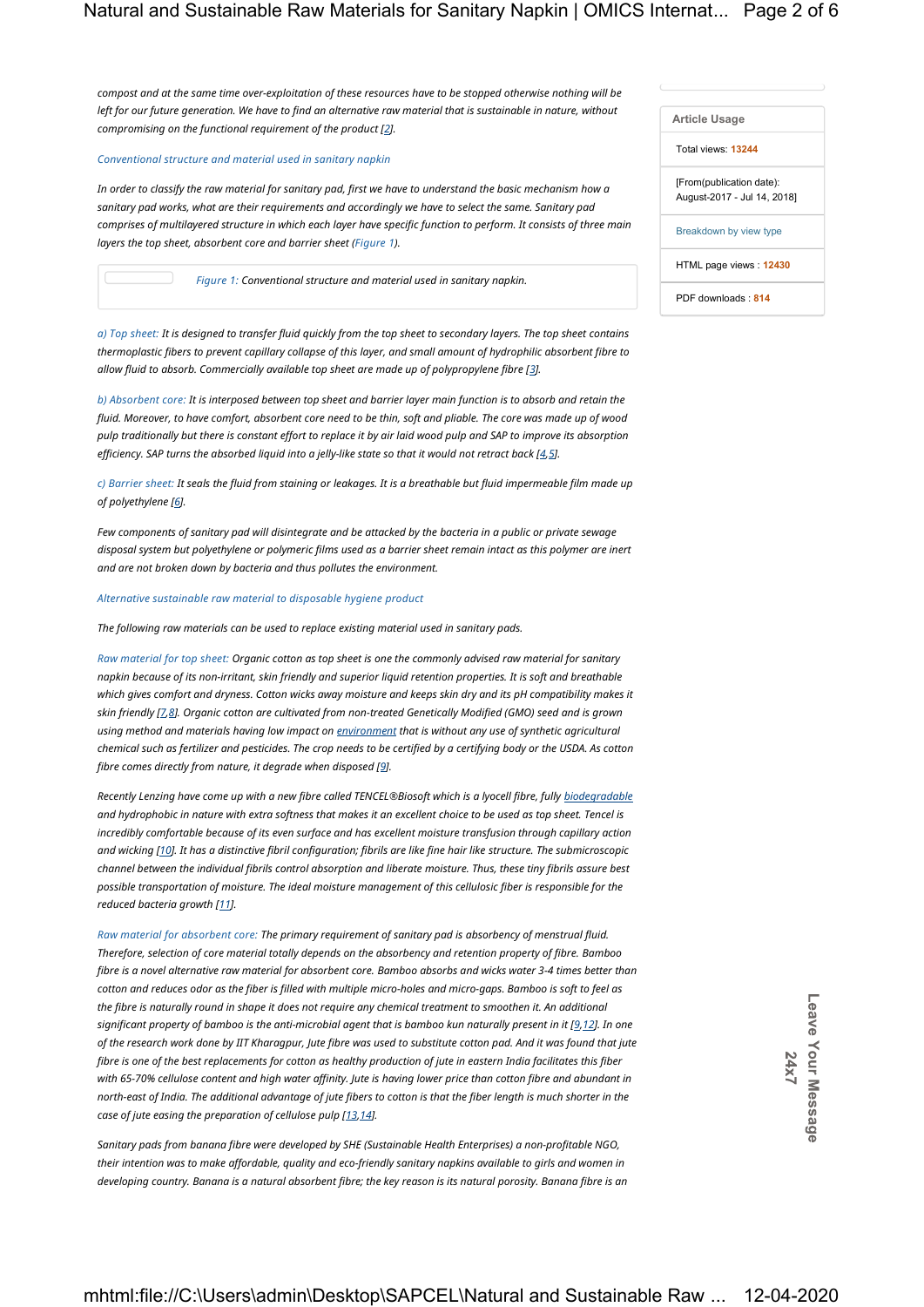*eco-friendly fibre like jute fibre. It is bio-degradable and has no negative effect on environment and thus can be categorized as eco-friendly fibre. Banana fibre is mainly cultivated for fruit. The fibres are harvested from the plant's trunk, which are normally unused and go to waste [15,16].*

*Studies have been done to replace cotton fillers by flax spinning waste to be used as an absorbent core of sanitary pad, which is much cheaper than pure cotton as well as highly absorbent and have natural cellulosic composition. It was observed that absorbency of fibre increased after scouring and bleaching. To give antimicrobial activity flax absorbent core was treated with 70% aloegel extract which showed satisfactory antimicrobial and antifungal potential [17].*

*To further improve the absorbency of sanitary pad cellulose based hydrogel were manufactured to imitate synthetic superabsorbent polymer by a sustainable process using a nontoxic cross linking agent. Cellulose based hydro gel are based on sodium carboxy methylcellulose (NaCMC) and hydroxyethyl cellulose (HEC) cross linked with divinylsulfone (DVS). It can swell like SAP and shows fluid retention under centrifugal load. These has been possible by introducing microporous structure into the hydrogel ,by introducing phase inversion desiccation technique in acetone, which increases the retention and swelling kinetics due to capillary effect. Main advantage of cellulosebased hydrogel over current SAP is that they are environment friendly, biodegradable and excellent biocompatibility [18,19].*

## *Raw material for barrier sheet*

*Widely used protective film in hygiene products are polyethylene and polyurethane, which are non-biodegradable plastic. This plastic material can be replaced by bio-based plastic prepared from starch. Many research works on bio-plastic are in progress. Biodegradable plastic can be a bio-derived and biodegradable/compostable (e.g., polylactides, polyhydroxyalkanoates) or a fossil fuel-derived and biodegradable (e.g., polycaprolactone) [20]. Nonabsorbent fibres such as polypropylene, ethylene etc. are derived from petroleum resources, which have high carbon footprint and non-biodegradable in nature. An alternative sustainable replacement of petroleum- based fibre is the PLA (Poly Lactic Acid) fibre, which is derived from cornstarch using latest biotechnology. It is most promising thermoplastic biodegradable polymer material. In order to enhance the functional property of PLA, TiO2/Ag+ is added which give an antimicrobial property to PLA. After adding a copy of inorganic nano-TiO2/Ag+, the antibacterial rate of PLA films to Coli bacillus, Staphylococcus and Mildew were exceeded 95% [21]. Non-toxic, anti-bacterial and biodegradable characteristic of modified PLA makes it an excellent choice to be used in hygiene industry. The only drawback at present is the high cost of synthesis of this high molecular weight PLA that is 5-6 times more than conventional plastic [22].*

## *Conclusion*

*Nature has encompassed every solution within itself. With more and more use of natural fibre in hygiene product will make it ecofriendly. Use of natural fibre in sanitary pad will reduce the cost of the product will lower accessible to low income group women. As the product is biodegradable, prevent non-biodegradable waste generation. We as a technologist have to find a sustainable way so that we endow a better world for next generation.*

# *References*

- *1. World population review (2017) World population by country.*
- *2. Farage MA (2007) A Behind the scenes look at the safety assessment of feminine hygiene pads, The NewYork academy of sciences.*
- *3. Teli MD, Mallick A, Srivastava A (2015) Parameters of choice of sanitary napkins-a techno-commercial survey. Journal of the Textile Association 76: 235-235.*
- *4. Woeller KE, Hochwalt KE (2015) Safety assessment of sanitary pads with a polymeric foam absorbent core. Regulatory Toxicology and Pharmacology 73: 419-424.*
- *5. Gupta BS (1992) Study of absorbency in Non Woven: The role of structure factors and fluid characteristic. Papers of International Conference on Non Woven, Published in 1992 The Textile Institute North India Section.*
- *6. Shishoo RL (1992) Analysis of structure- absorbency relationship in disposable hygienic products. Papers of International Conference on non wovens, The Textile Institute North India Section.*
- *7. Pohlmann M (2016) Design and materials selection: analysis of similar sanitary pads for daily use. International Journal of Engineering Research and Application 6: 74-79.*
- *8. Pepper LR, Dumain J (2016) Textile exchange organic cotton market report.*
- *9. Shanmugasundaram OL, Gowda RVM (2010) Development and characterization of bamboo and organic cotton blended baby diapers. Indian Journal of Fiber &Textile Research 35: 201-205.*
- *10. Schachtner B, Maier A (2013) TENCEL® biosoft-a complete new fibre development: soft-hydrophobic-botanic. Lenzinger Berichte 91: 53-55.*
- *11. Dhinakaran M, Senthil CS, Sathis TK (2017) Development and characterization of sanitary napkins with Lyocell/Modal as absorbent core. International Research Journal of Engineering and Technology 4: 1003-1006.*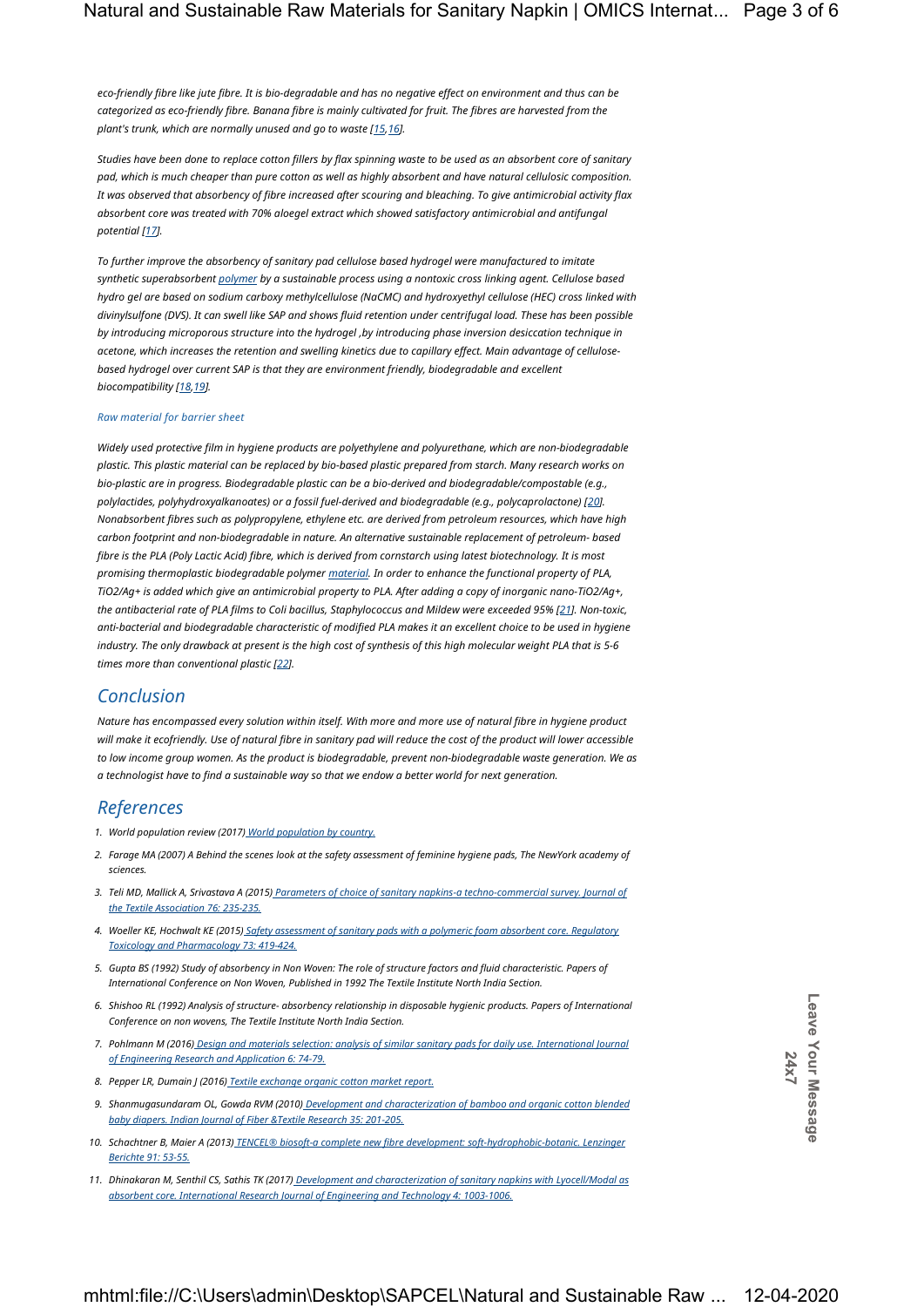- *12. Mburu A, Kinyanjui J (2013) Development of a highly adsorbemt and antibacterial biodegradable sanitary pad from bamboo. International Conference National Council for Science and Technology 2nd National Science 4.*
- *13. Chattopadhayay SN, Ghosh RK, Bhattacharyya S, Bhowmick S (2012) Development of eco-Friendly and sustainable feminine hygiene products from lignocellulosic jute fibre.*
- *14. Project report (2013) Development of cotton lap/cellulose pad substitute from Jute by IIT Kharagpur.*
- *15. Brindha MD, Vinodhini V, Alarmelumangai K, Malathy NS (2012) Physico-chemical properties of fibres from banana varieties after scouring. Indian Journal of Fundamental and Applied Life Sciences 2: 217-221.*
- *16. She:Sustainable Health Enterprises (2008) The beginning of sustainable health enterprises.*
- *17. Mishra S, Pandey R, Singh MK (2016) Development of sanitary napkin by flax carding waste as absorbent core with herbal and antimicrobial efficiency. International Journal of Science, Environment and Technology 5: 404-411.*
- *18. Sannino A, Demitri C, Madaghiele M (2009) Biodegradable cellulose-based hydrogels: design and application. Materials 2: 353-357.*
- *19. Hubbe MA, Ayoub A, Daystar JS, Venditti JS, Pawlak JJ, et al. (2013) Enhance absorbent products incorporating cellulose and its derivatives: A Review BioResource 8: 6556-6629.*
- *20. Xiu, Wang J, Jin Z (2010) Preparation and Properties of Functionalization for PLA Film. Scientific Research, World Conference on Packing.*
- *21. Olivato JB, Demiate IM, Müller CMO, Grossmann MVE (2016) Poly(Lactic Acid)/thermoplastic starch sheets: effect of adipate esters on the morphological, mechanical and barrier properties. Polimeros 26: 1678-5169.*
- *22. Johansson C, Bras J, Mondragon I, Nechita P, Plackett D, et al. (2012) Renewable fibers and bio-based materials for packing applications-a review of recent developments. BioResources 7: 2506-2552.* 2. Johansson C, Bras J, Mondragon I, N<br>packing applications-a review of red<br>Review Summary<br>1. b  $\frac{1}{2}$  **n**  $\frac{1}{2}$  **c**  $\frac{1}{2}$ <br>Posted on Jan 22 2018 at 8:06 pm

## Review summary

**Posted on** Jan 22 2018 at 8:06 pm Most informative and interesting article. Thank you.

## 2. {ŎĂ▓Ŧ

**Posted on** Jan 16 2018 at 4:02 pm

Greeting! Dear Sir Im looking to start sanitary napkin production can you explain me about the budget and expenses and where we can get raw material and machines what is the cost. 2.  $\{\bigcirc\}$  **Posted on Jan 16 2018 at 4:02 pm**<br>
Greeting! Dear Sir Im looking to start sanitary nap<br>
where we can get raw material and machines wha<br>
3.  $5\ln 1$   $\frac{10}{24}$   $\frac{11}{4}$   $\frac{11}{4}$   $\frac{11}{4}$   $\frac{11}{4}$   $\frac{1$ 

how can we get these sanitory pads for trial

# 4.  $\frac{\lambda}{\Delta}$  if  $\frac{\mu}{\Delta}$  if  $\frac{\mu}{\Delta}$  if  $\frac{\mu}{\Delta}$  if  $\frac{\mu}{\Delta}$  is a transfer of  $\lambda$  is a transfer of  $\frac{\lambda}{\Delta}$  if  $\frac{\mu}{\Delta}$  if  $\frac{\mu}{\Delta}$  if  $\frac{\mu}{\Delta}$  if  $\frac{\mu}{\Delta}$  if  $\frac{\mu}{\Delta}$  if  $\frac{\mu}{\Delta}$  if  $\frac{\mu}{\Delta}$  if 4. ĂĽŕĵ <del>- | Ăźź</del>Ăn{ U<del>ĂЩII</del><br>Posted on Dec 06 20<br>5. t 'n **4**TĂ{ <del>" -</del> | + L

**Posted on** Dec 06 2017 at 2:55 pm

## **Posted on** Dec 06 2017 at 12:44 pm

The information given is absolutely eye opening and useful. I am one of the manufacturer of biodegradable sanitary napkins. If you could please help us with the suppliers of all these well tested biodegradable material to be used as different layers of sanitary napkins, we would like to design our napkins using them instead of using certified Chinese natural material and can make our napkins 100% Indian.

## Post your comment

| Name: *                                                                                                     |          |
|-------------------------------------------------------------------------------------------------------------|----------|
|                                                                                                             |          |
| E-mail:                                                                                                     |          |
|                                                                                                             |          |
| Your comment: *                                                                                             |          |
|                                                                                                             |          |
|                                                                                                             |          |
|                                                                                                             |          |
| Anti Spam Code:                                                                                             |          |
|                                                                                                             | $1x + 7$ |
| Can't read the image? click here to refresh<br>$\leftarrow$                                                 |          |
| Post your comment                                                                                           |          |
| <b>Peer Reviewed Journals</b>                                                                               |          |
| Make the best use of Scientific Research and information from our 700 + peer reviewed, Open Access Journals |          |

Leave Your Messag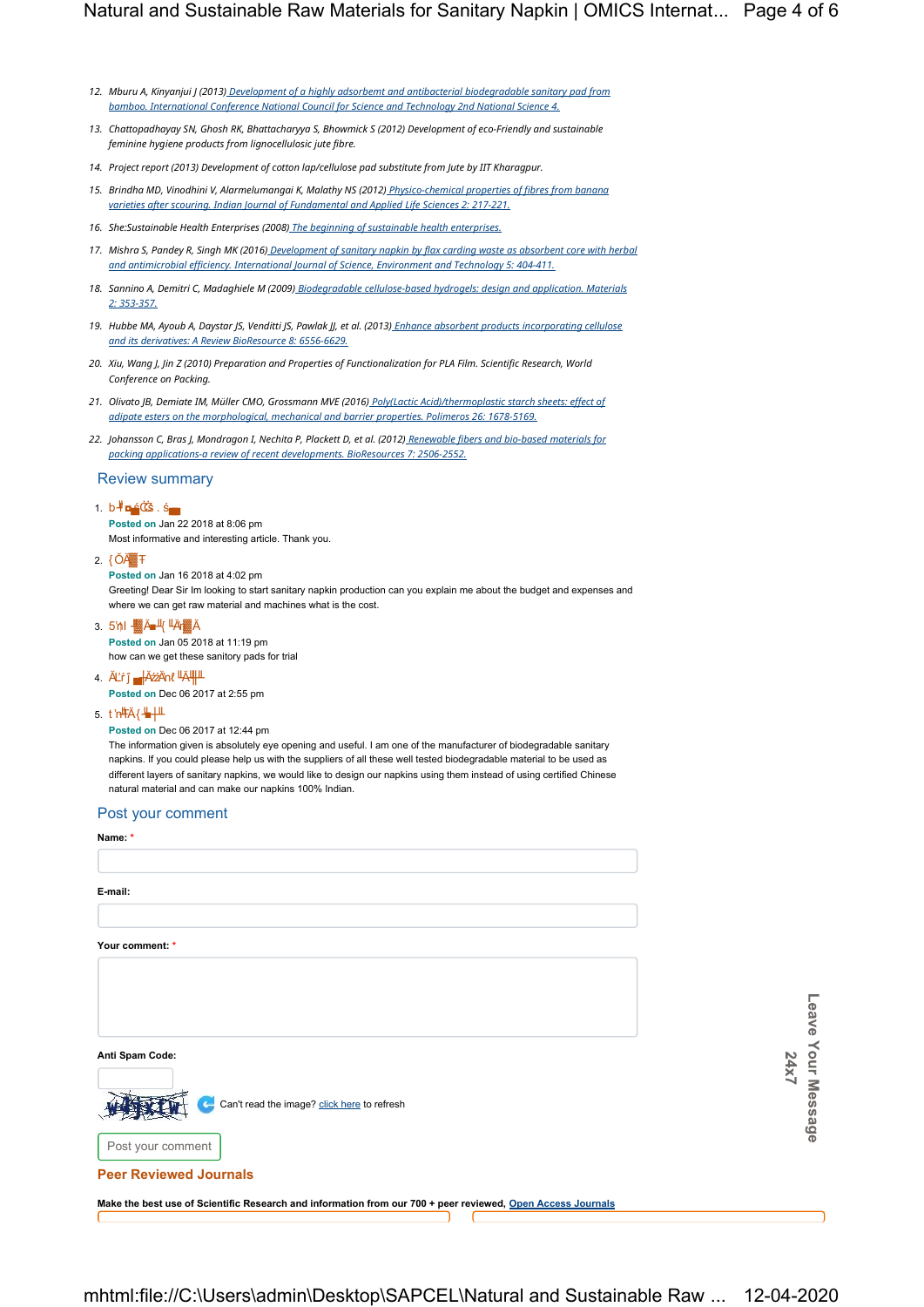| Journals by Subject                                                                                                                                                                                                                                                                                                                                                                                                                    |                                                                                                                                                                                                                                                                                                                                                                                      | Clinical & Medical Journals                                                                                                                                                                                                                                             |                                                                                                                                                                                                                        |                                                                                                    |
|----------------------------------------------------------------------------------------------------------------------------------------------------------------------------------------------------------------------------------------------------------------------------------------------------------------------------------------------------------------------------------------------------------------------------------------|--------------------------------------------------------------------------------------------------------------------------------------------------------------------------------------------------------------------------------------------------------------------------------------------------------------------------------------------------------------------------------------|-------------------------------------------------------------------------------------------------------------------------------------------------------------------------------------------------------------------------------------------------------------------------|------------------------------------------------------------------------------------------------------------------------------------------------------------------------------------------------------------------------|----------------------------------------------------------------------------------------------------|
| Agri and Aquaculture<br>Biochemistry<br><b>Bioinformatics &amp; Systems Biology</b><br><b>Biomedical Sciences</b><br><b>Business &amp; Management</b><br><b>Chemical Engineering</b><br>Chemistry<br><b>Clinical Sciences</b><br><b>Computer Science</b><br><b>Economics &amp; Accounting</b><br>Engineering<br><b>Environmental Sciences</b><br>Food & Nutrition<br><b>General Science</b><br><b>Genetics &amp; Molecular Biology</b> | Geology & Earth Science<br><b>Immunology &amp; Microbiology</b><br><b>Informatics</b><br><b>Materials Science</b><br><b>Mathematics</b><br><b>Medical Sciences</b><br>Nanotechnology<br>Neuroscience & Psychology<br>Nursing & Health Care<br><b>Pharmaceutical Sciences</b><br><b>Physics</b><br><b>Plant Sciences</b><br>Social & Political Sciences<br><b>Veterinary Sciences</b> | Anesthesiology<br>Cardiology<br><b>Clinical Research</b><br>Dentistry<br>Dermatology<br>Diabetes &<br>Endocrinology<br>Gasteroenterology<br>Genetics<br>Haematology<br><b>Healthcare</b><br><b>Immunology</b><br><b>Infectious Diseases</b><br>Medicine<br>Microbiology | <b>Molecular Biology</b><br>Nephrology<br>Neurology<br><b>Nursing</b><br><b>Nutrition</b><br>Oncology<br>Ophthalmology<br><b>Orthopaedics</b><br>Pathology<br><b>Pediatrics</b><br>Physicaltherapy &<br>Rehabilitation | Psychiatry<br>Pulmonology<br>Radiology<br>Reproductive<br><b>Medicine</b><br>Surgery<br>Toxicology |

## **International Conferences 2018-19**

**Meet Inspiring Speakers and Experts at our 3000+ Global Annual Meetings**

| Conferences by Country |                                 |                |  |
|------------------------|---------------------------------|----------------|--|
| <b>USA</b>             | Spain                           | Poland         |  |
| Australia              | Canada                          | Austria        |  |
| <b>UAE</b>             | China                           | Turkey         |  |
| <b>Italy</b>           | France                          | Finland        |  |
| Germany                | India                           | <b>Ukraine</b> |  |
| UK                     | Malaysia                        | <b>Denmark</b> |  |
| Japan                  | Singapore                       | Mexico         |  |
| <b>Brazil</b>          | South                           | Norway         |  |
| South<br>Korea         | Africa<br><b>New</b><br>Zealand | Romania        |  |
| <b>Netherlands</b>     | Philippines                     |                |  |
|                        |                                 |                |  |

| <b>Medical &amp; Clinical Conferences</b>         |                                                               |  |  |
|---------------------------------------------------|---------------------------------------------------------------|--|--|
| Microbiology                                      | Oncology & Cancer                                             |  |  |
| Diabetes & Endocrinology                          | Cardiology                                                    |  |  |
| <b>Nursing</b>                                    | Dentistry                                                     |  |  |
| <b>Healthcare Management</b>                      | <b>Physical Therapy</b>                                       |  |  |
| Neuroscience                                      | <b>Rehabilitation</b>                                         |  |  |
| Immunology                                        | <b>Psychiatry</b>                                             |  |  |
| Gastroenterology                                  | <b>Infectious Diseases</b>                                    |  |  |
| <b>Genetics &amp; Molecular</b><br><b>Biology</b> | <b>Medical Ethics &amp; Health</b><br><b>Policies</b>         |  |  |
| Pathology                                         | Palliativecare                                                |  |  |
| <b>Alternative Healthcare</b>                     | <b>Reproductive Medicine &amp;</b><br><b>Women Healthcare</b> |  |  |
| <b>Pediatrics</b>                                 | <b>Surgery</b>                                                |  |  |
| Ophthalmology                                     | Radiology                                                     |  |  |

| Conferences By<br>Subject              |
|----------------------------------------|
| <b>Pharmaceutical Sciences</b>         |
| Pharma Marketing & Industry            |
| Agri, Food & Agua                      |
| <b>Nutrition</b>                       |
| <b>Physics &amp; Materials Science</b> |
| <b>Environmental Science</b>           |
| <b>EEE &amp; Engineering</b>           |
| Veterinary                             |
| <b>Chemical Engineering</b>            |
| <b>Business Management</b>             |
| Massmedia                              |
| Geology & Earth science                |
|                                        |

# Contact Us

| Agri & Aquaculture Journals                                                                    | <b>Biochemistry Journals</b>                                                                                      | Business & Management Journals                                                                                     | <b>Chemistry Journals</b>                                                                                                       |
|------------------------------------------------------------------------------------------------|-------------------------------------------------------------------------------------------------------------------|--------------------------------------------------------------------------------------------------------------------|---------------------------------------------------------------------------------------------------------------------------------|
| Dr. Krish                                                                                      | Datta A                                                                                                           | Ronald                                                                                                             | <b>Gabriel Shaw</b>                                                                                                             |
| agriaguaculture@omicsonline.com                                                                | biochemjournals@omicsonline.com                                                                                   | business@omicsonline.com                                                                                           | chemistryjournals@omicsonline.com                                                                                               |
| +1-702-714-7001 Extn: 9040                                                                     | 1-702-714-7001 Extn: 9037                                                                                         | 1-702-714-7001 Extn: 9042                                                                                          | 1-702-714-7001 Extn: 9040                                                                                                       |
| Clinical Journals                                                                              | <b>Engineering Journals</b>                                                                                       | Food & Nutrition Journals                                                                                          | <b>General Science</b>                                                                                                          |
| Datta A                                                                                        | James Franklin                                                                                                    | Katie Wilson                                                                                                       | Andrea Jason                                                                                                                    |
| clinicaljournals@omicsonline.com                                                               | engineeringjournals@omicsonline.com                                                                               | nutritionjournals@omicsonline.com                                                                                  | generalscience@omicsonline.con                                                                                                  |
| 1-702-714-7001 Extn: 9037                                                                      | 1-702-714-7001 Extn: 9042                                                                                         | 1-702-714-7001 Extn: 9042                                                                                          | 1-702-714-7001 Extn: 9043                                                                                                       |
| Genetics & Molecular Biology<br>Journals<br>Anna Melissa<br>geneticsmolbio@omicsonline.com     | Immunology & Microbiology<br><b>Journals</b><br>David Gorantl<br>immunomicrobiol@omicsonline.com                  | Materials Science Journals<br>Rachle Green<br>materialsci@omicsonline.com<br>1-702-714-7001 Fxtn: 9039             | Nursing & Health Care Journals<br>Stephanie Skinner<br>nursinghealthcare@omicsonline.com<br>ω<br>1-702-714-7001 Fxtn: 9039<br>m |
| Medical Journals<br>Nimmi Anna<br>medicaljournals@omicsonline.com<br>1-702-714-7001 Extn: 9038 | 1-702-714-7001 Extn: 9014<br>Neuroscience & Psychology<br>Journals<br>Nathan T<br>neuropsychology@omicsonline.com | <b>Pharmaceutical Sciences Journals</b><br>Ann Jose<br>pharmajournals@omicsonline.com<br>1-702-714-7001 Extn: 9007 | Social & Political Science Journals<br><b>Steve Harry</b><br>social politicalsci@omicsonline.com<br>1-702-714-7001 Fxtn: 9042   |